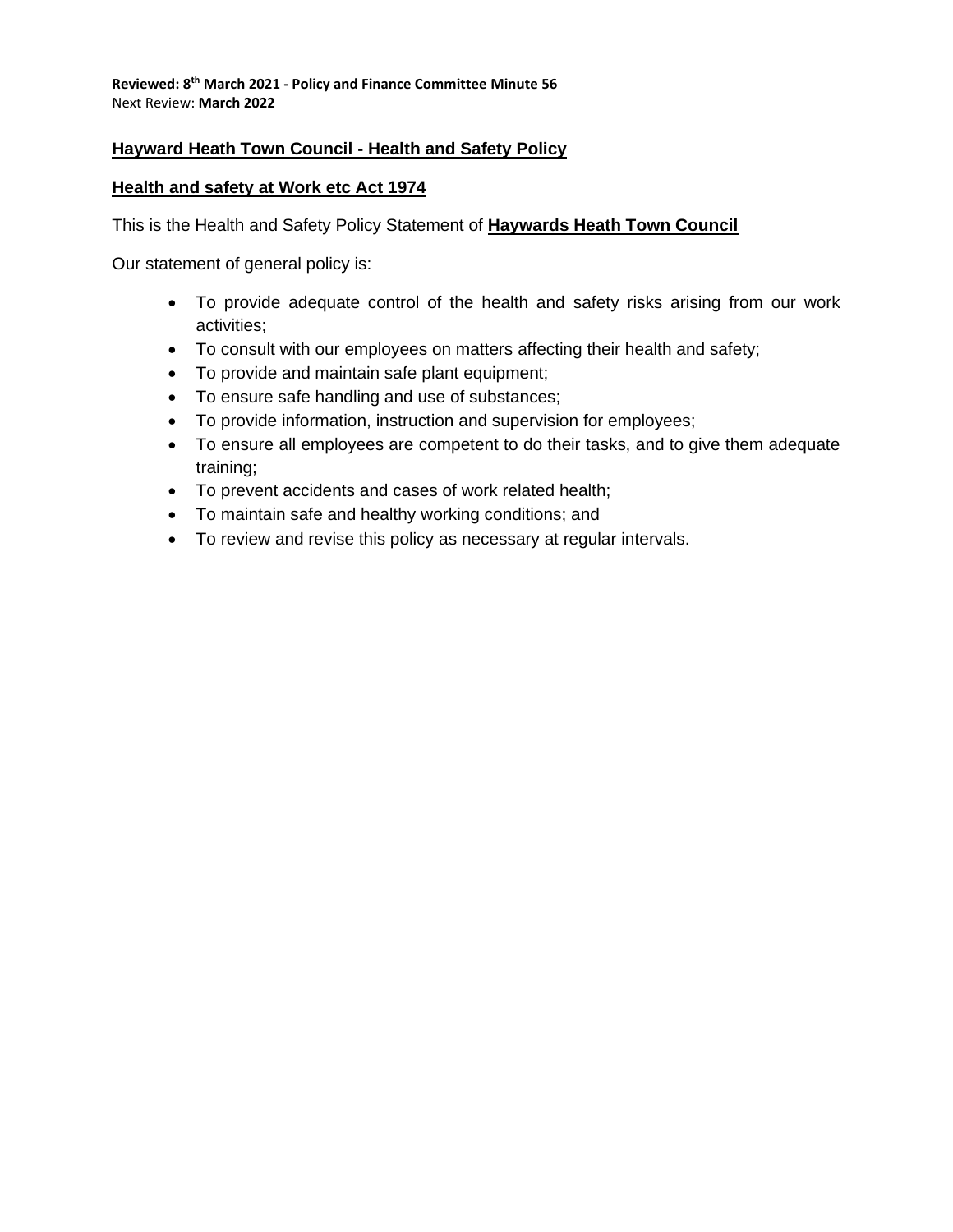# **Responsibilities**

As the employer Haywards Heath Town Council has overall responsibility for health and safety.

(1) Responsibility:

- Day-to-day tasks at the Town Hall are managed by the Town Clerk.
- Day-to-day tasks at the Depot and on site are managed by the Head Groundsman. and are overseen by the Deputy Clerk.

(2) Staff will be kept informed about health and safety matters: on a quarterly basis but they are still the overall responsibility of those named under point one. Delegation for specific task will be made to individuals within the organisation, by workplace area or by topic under point 3.

Responsibilities will be clearly set so that if there are any health and safety concerns, they can be reported to the right person or ultimately the Town Clerk.

Employees also have legal responsibilities to take care of the health and safety of themselves and others, and to co-operate to help the Town Clerk comply with the law.

### **Control of Health and Safety Arrangements**

(1) Overall and final responsibility for health and safety is that of all staff individual and as a collective.

• Haywards Heath Town Council

(2) Day-to-day responsibility for ensuring this policy is put into practise is delegated to

• Town Clerk

(3) To ensure health and safety standards are maintained/improved, the following people have responsibility in the following area

| <b>Name</b>                | <b>Responsibility</b>                               |
|----------------------------|-----------------------------------------------------|
| Town Hall Office:          | Deputy Clerk - Andrew Sturgeon                      |
| Depot:                     | Head Groundsman (Andrew Stempt)                     |
| <b>Outside Activities:</b> | Groundstaff (Daniel Beard)                          |
| Out of office hours:       | Caretaker/Cleaner - Derek Turner/Josefa<br>Figueira |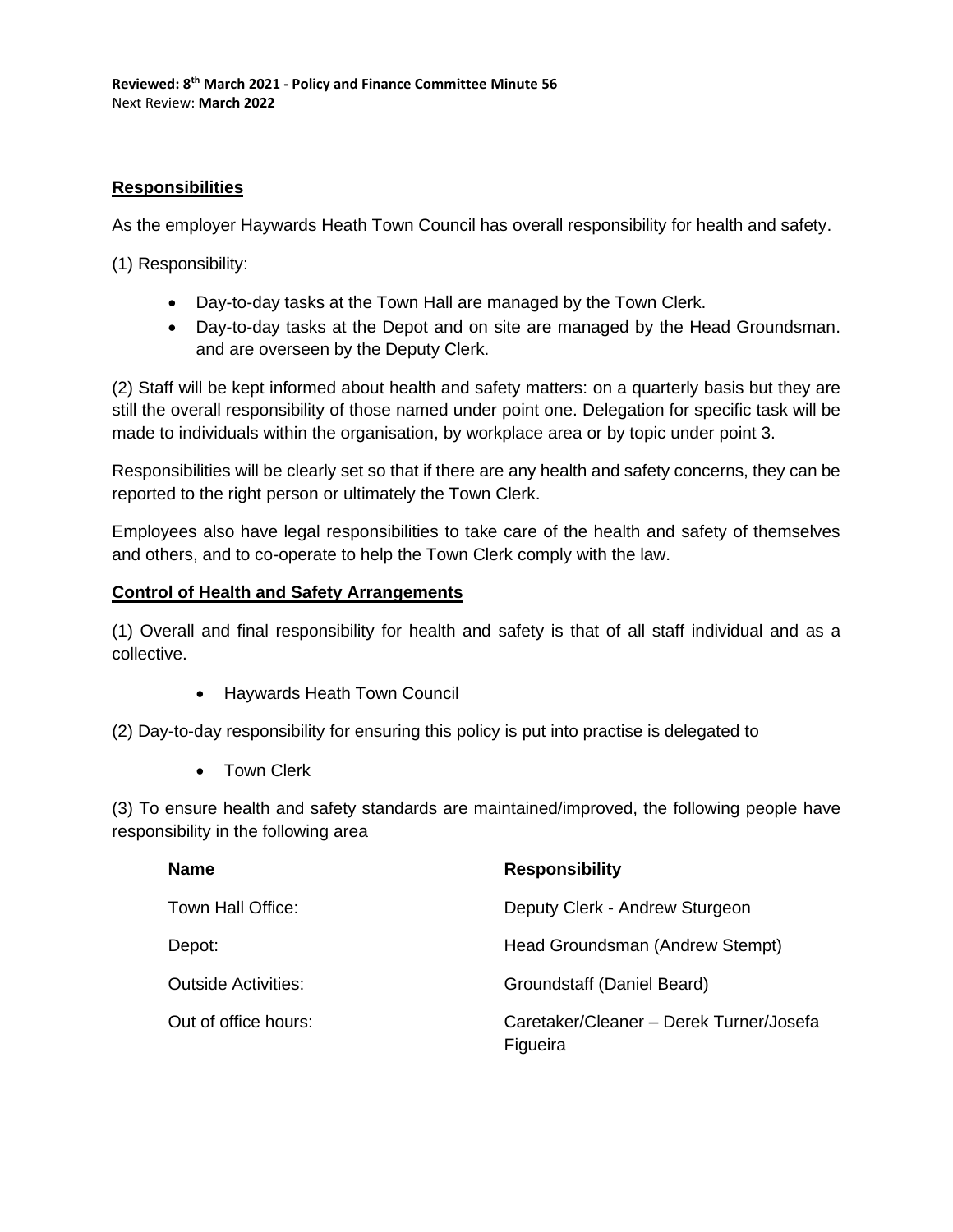(4) All employees have to:

- Co-operate with Deputy Clerk and Town Clerk on health and safety matters;
- Not interfere with anything provided to safeguard their health and safety;
- Take responsible care of their own health and safety; and
- Report all health and safety concerns to an appropriate person (as detailed in this policy statement).

### **Health and safety risks arising from our work activities**

- (1) Arrangements for undertaking risk assessments.
	- Town Hall assessment to be conducted by Town Hall Staff.
	- Depot and Council landholdings/tasks assessments by Groundstaff.
	- All reported to Clerk to present to the Council as the corporate body.
- (2) Risk assessments will be reviewed by;

Town Clerk, Deputy Clerk

(3) The findings of the risk assessments will be approved by;

Town Clerk, Town Council

- (4) Action required to remove/control risks will be approved by;
	- Town Clerk, Deputy Clerk
	- Town Clerk will be responsible for ensuring the action required is implemented.
	- Town Clerk will check that the implemented actions have removed/reduced the risks.
	- Assessments will be reviewed every by staff, Annually by Council or when the work activity changes, whichever is soonest.

(5) Consultation with employees

The Town Clerk will consult with employees delegated with special tasks and then all staff (due to size of Town Hall staff). Consultation with employees is provided by Town Clerk through regular staff meetings.

(6) Safe plant and equipment and Council Facilities

• Depot & outside areas – Head Groundsman will be responsible for identifying all equipment/plant maintenance. Any problems found with plant/equipment should be reported to the Deputy Clerk and Head Grounsdman (who will also check that new plant and equipment meets health and safety standards before it is purchased.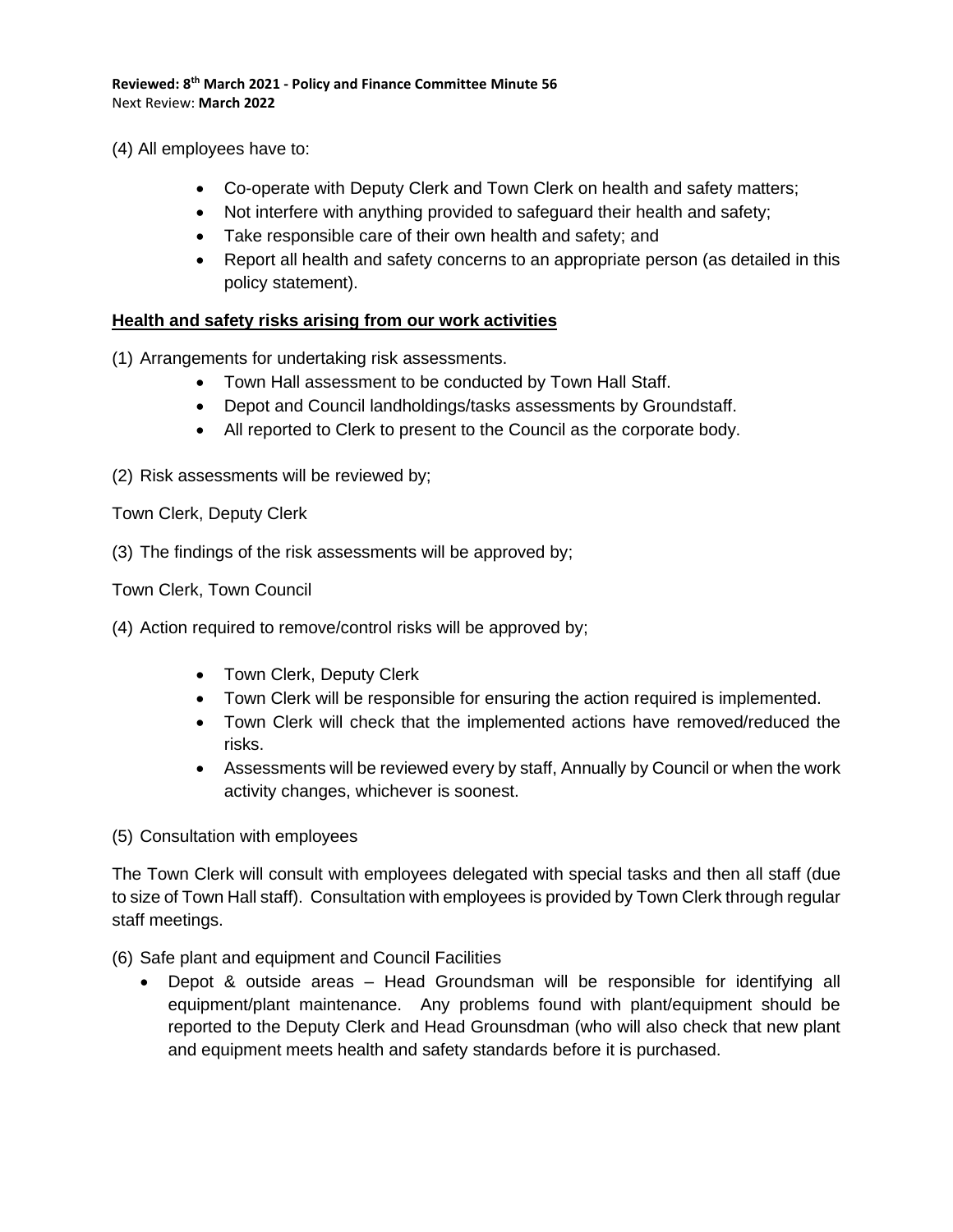- Town Hall the Deputy Town Clerk will be responsible for day to day running of Town Hall. The Town Clerk will be responsible for ensuring effective maintenance of the Town Hall in liaison with the Deputy Town Clerk.
- Town Clerk will be responsible for ensuring that all identified maintenance as per above is implemented.

# **Safe handling and use of substances**

A Substances Hazardous to Health Regulations 2002 (as amended) (COSHH) assessment has been undertaken by the Deputy Head Groundsman. To ensure the principles of the document are implemented the following delegations will apply;

- Outside areas Groundstaff (Daniel Beard)
- Town Hall office the Deputy Town Clerk in liaison with Deputy Head Groundsman will be responsible for identifying all substances which need a COSHH assessment.
- Deputy Head Groundsman will be responsible for undertaking COSHH assessments and will be responsible for ensuring that all actions identified in the assessments are implemented.
- Deputy Head Groundsman will be responsible for ensuring that all relevant employees are informed about the COSHH assessments and will check that new substances can be used safely before they are purchased.
- Assesments will be reviewed every quarter or when the work activity changes, whichever is soonest.

# **Information, instruction and supervision**

The Health and Safety Law poster is displayed at the entrance to reception and on the notice board at the depot.

Health and Safety advice is available from Town Clerk, the Deputy Town Clerk and Groundsman Supervision of work experience /trainees will be arranged/undertaken/monitored by Town Clerk

Town Clerk is responsible for ensuring that our employees working at locations under the control of other employees are given relevant health and safety information.

# **Competency for tasks and training**

All employees are to be given health and safety induction training when they start work, which should cover basics such as first aid and fire safety. There should also be job-specific health and safety training. You also have to provide training if risks change, and refresher training when skills are not frequently used.

Induction training will be provided for all employees by Groundstaff (Deputy Head Groundsman), Town Hall – Town Clerk.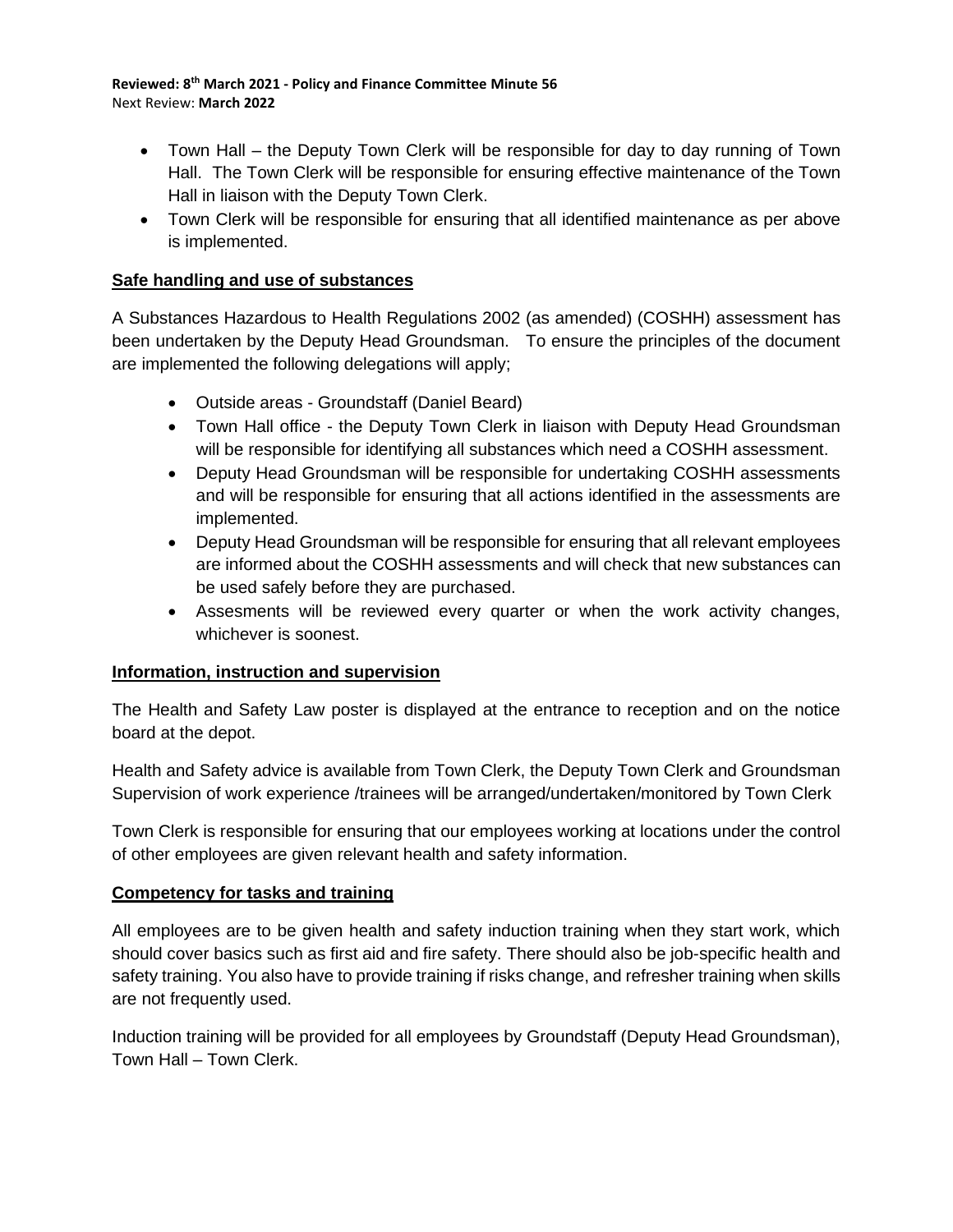Job-specific training will be provided by Groundstaff (Deputy Head Groundsman), Town Hall – Town Clerk or outside bodies

#### Training records are kept at/by

Town Clerk – Town Hall and office and Groundstaff (Deputy Head Groundsman) available on the Council's shared computer drive and held at depot.

### Training will be identified, arranged and monitored by

### Town Clerk, Responsible Finance Officer

### Accidents, first aid and work-related ill health

Employees must receive specialist health surveillance for certain work. Your COSHH assessments will identify where this specialist health surveillance is needed. You should note down your first-aid arrangements here.

Health surveillance is required for employees doing the following jobs

- All jobs undertaken by groundstaff will be monitored by individual risk assessments.
- Health surveillance will be arranged by the Deputy Town Clerk in conjunction with Head Groundsman and Deputy Head Groundsman. This will be overseen by the Town Clerk.
- Health surveillance records will be kept by/at
- Office staff and monitored by the Clerk
	- $\circ$  The first-aid box(es) is/are kept at;
	- o The Depot
	- o Town Hall 1<sup>st</sup> Floor Kitchen
	- $\circ$  Town Hall Ground Floor Kitchen.
	- o Council Vehicles

The appointment person(s)/first aider(s) is/are

Trained: Andrew Stempt and Helen Hewett

All accidents and cases of work-related ill health are to be recorded in the accident book. The book is kept by the front office staff who are responsible for reporting accidents, diseases and dangerous occurrences to the enforcing authority (HSE or your local authority depending upon where you work). A book is also held at the Town Council Depot located at Copyhold Lane.

# **Monitoring**

The Town Council will demonstrate it is monitoring health and safety by actively doing spot check visits, or reactively, eg by investigating any accidents or ill health and record instances along with the procedures to investigate the incident.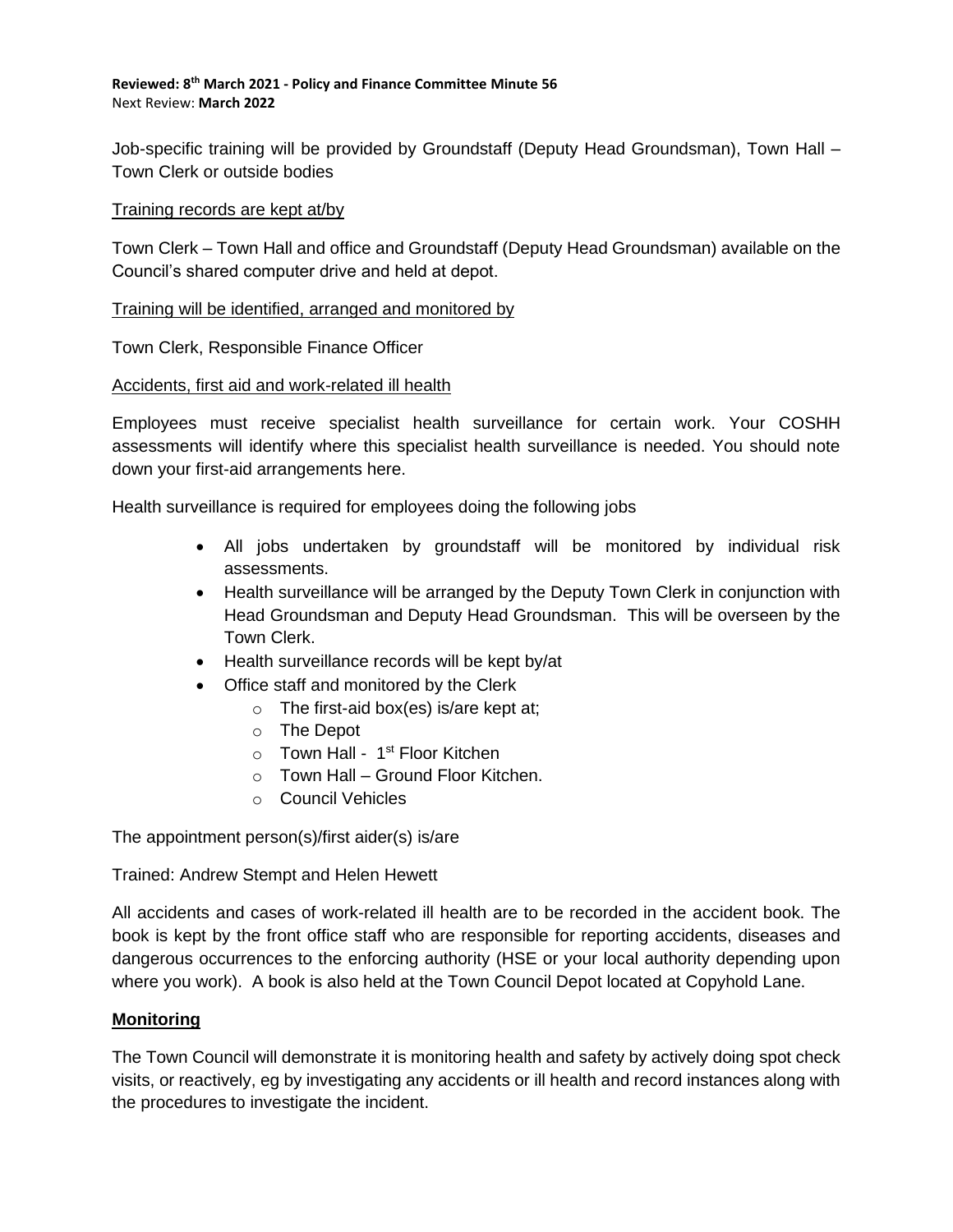To check our working conditions, and ensure our safe working practices are being followed, Council staff will review the Town Hall and the Groundstaff the Depot on a quarterly basis

Town Clerk is responsible for investigating accidents.

Town Clerk is responsible for investigating work-related causes of sickness absences

Town Clerk is responsible for acting on investigation findings to prevent a recurrence.

### **Emergency procedures – fire and evacuation**

Recording of emergency procedures, how often they are checked and who by whom will be monitored by the Town Clerk.

The Town Clerk is responsible for ensuring the fire risk assessment is undertaken and implemented.

Escape routes are checked by staff, each morning

Fire extinguishers are maintained and checked annually by external contractors.

Alarms are tested weekly by the caretaker.

Emergency evacuation will be tested every bi-monthly.

#### **Other matters to consider**

a) Electricity

The Council will ensure that arrangements are in place to test, maintain and compile records of the electrical safety of portable equipment, fixed installations, electrical tools, appliances and electrical work activities. Where possible, electrical equipment should be switched off overnight. Employees must not use any unauthorised electrical appliances or extension leads and must report immediately any defects and damage to equipment, plugs or cables to the Town Clerk/Head Groundsmand or Deputy Clerk.

- b) Fire is covered in the staff and hirers fire procedure documentation found on the Council shared computer drive and the folder held on reception.
- c) Asbestos in the premises

The Council will ensure that arrangements are in place to identify, record, manage, inspect and review the type and location of asbestos material in all Council owned or managed premises. Information must be conveyed to any employee and contractor who may be exposed to asbestos fibres in the course of their work. Regular inspections should be undertaken to ensure that asbestos material is not damaged. Where necessary, the Council will use only contractors who have been licensed by the Health and Safety Executive to work on, remove and dispose of asbestos containing material.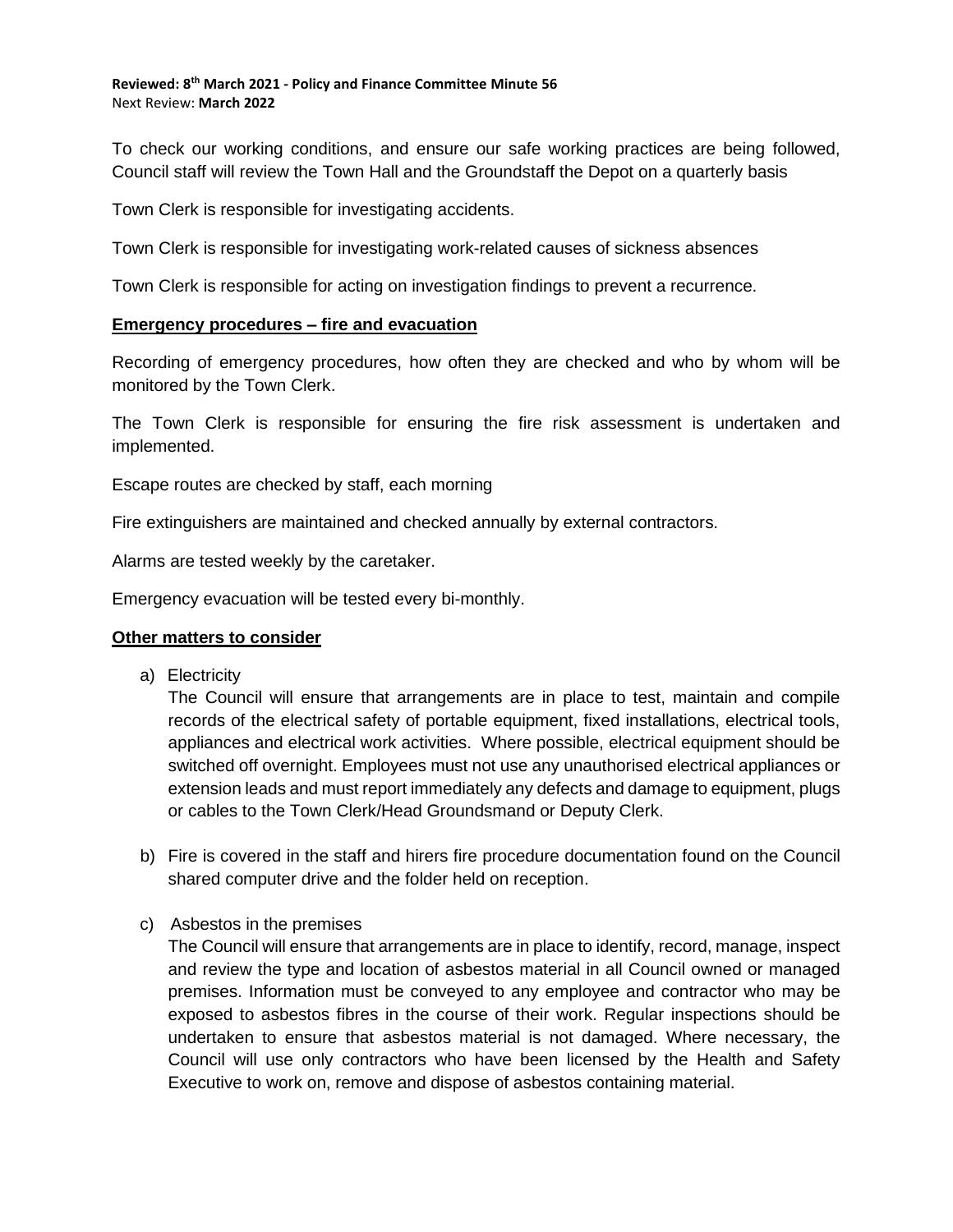### d) Managing contractors

The Council will ensure that persons carrying out contracted work on Council premises, land or structures are assessed prior to commencement of the work in respect of their health and safety competence and, in particular, their arrangements for working safely. This should include checks of their risk assessments, method statements, safe systems of work and previous accident records and enforcement history. In addition, they will be provided with a copy of the Council's Contractors' Code of Conduct and Safety Rules that they must sign and return to show that they agree to comply with the content therein.

### e) RIDDOR reporting

RIDDOR means the Reporting of Injuries, Diseases and Dangerous Occurrences Regulations 1995, which came into force on 1 April 1996. Reporting accidents and ill health at work is a legal requirement. The information enables the enforcing authorities to identify where and how risks arise and to investigate serious accidents. The enforcing authorities can then help and advise you on preventive action to reduce injury, ill health and accidental loss - much of which is uninsurable. You will have duties under the Regulations to report:

- deaths
- major injuries
- accidents resulting in over 7 day injury
- diseases
- dangerous occurrences
- gas incidents

*Please inform the Town Clerk or* Incident Contact Centre at Caerphilly Business Park **Caerphilly** CF83 3GG **Tel:** 0845 3009923 **Fax:** 0845 3009924

f) Manual handling

The Council will provide arrangements to ensure that any significant risk arising from manual handling activities by employees is avoided. Where this is not possible, an assessment will be undertaken to identify those at risk, training will be provided and safe systems of work developed to minimise the risks (e.g. mechanising the activity, providing assistance for the task). These assessments will be reviewed regularly and revised where necessary.

g) Display Screen equipment

The Health and Safety (Display Screen Equipment) Regulations 1992. These Regulations deal with the Health and Safety requirements when working with Display Screen Equipment (DSE). They are intended to protect staff who habitually use DSE as a significant part of their work. They are concerned not only with the effect that display screens may have on eyesight, but also the prevention of muscle and joint problems due to poor job and workplace design, and the physical and mental stress caused by prolonged continuous use. This may mean, if the workstation assessment finds it necessary, the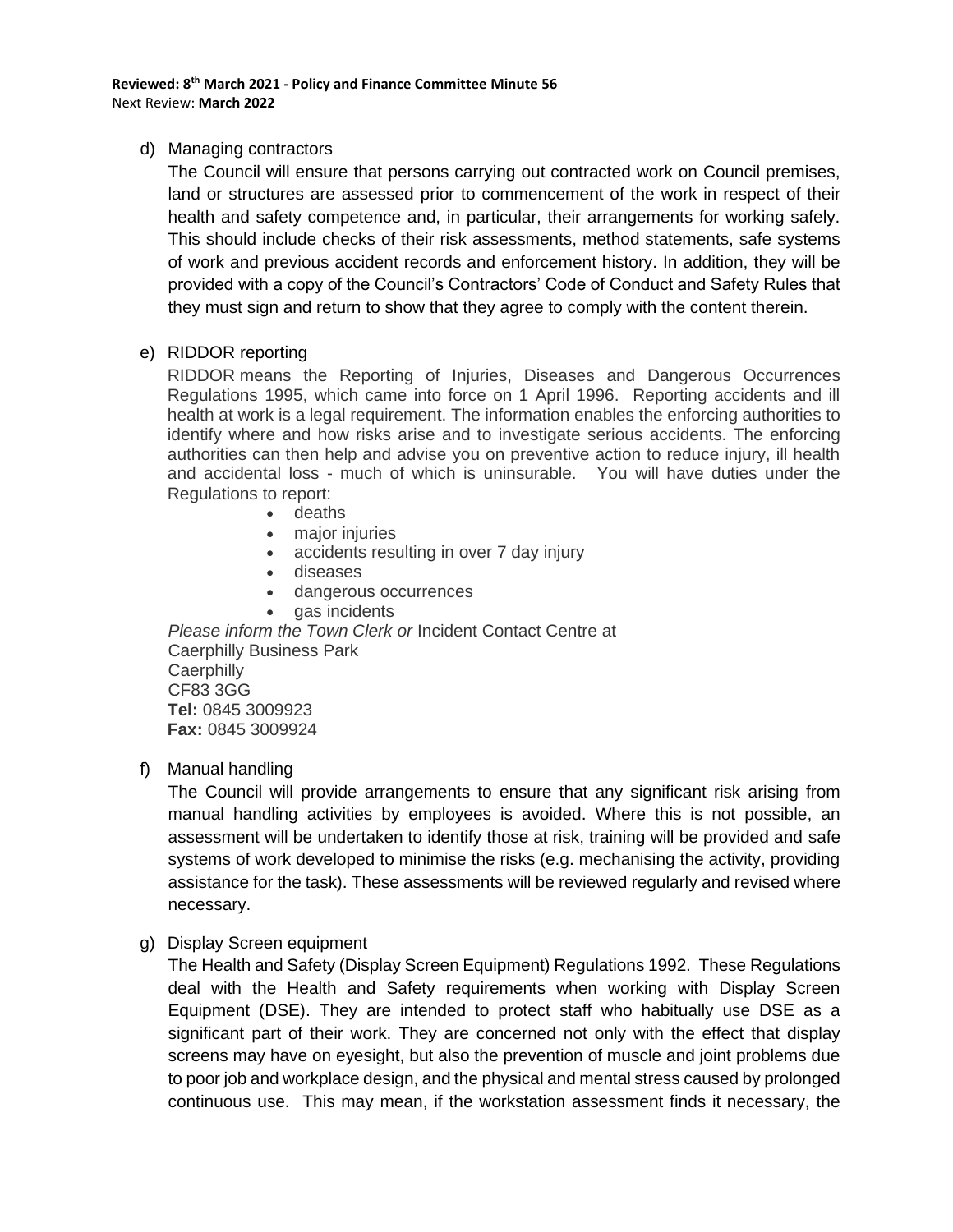provision of new chairs, footstools, document holders etc or the revision of work patterns and assurance that any new DSE equipment is suitable.

The Town Clerk and/or designated Health and Safety Officer will need to make arrangements to:-

\* assess workstations and reduce risks to Health and Safety;

\* ensure that workstations meet minimum requirements;

\* plan work to ensure breaks or changes of activity occur during prolonged use;

\* arrange for eye tests if required by staff who qualify and if necessary provide corrective glasses needed specifically and solely for use with DSE; \* provide information and training for DSE users.

All of the above should be carried out in accordance with The Code Of Practice Held Centrally. All employees have a duty to:-

> \* inform their employer of any medical condition that may affect, or be affected by, their use of DSE;

> \* ensure that workstations and DSE are suitably adjusted so as to minimise Health and Safety risks.

# h) Personal protective equipment

The Personal Protective Equipment At Work Regulations. The management of Health and Safety at Work Regulations 1992 require employers to identify and assess the risks to Health and Safety present in the workplace, so enabling the most appropriate means of reducing those risks to an acceptable level to be determined. There is in effect a hierarchy of control measures, and PPE should always be regarded as the "last resort" to protect against risks; engineering controls and safe systems of work should always be considered first. However, in some circumstances PPE will still be needed to control the risk adequately, and these Regulations will then take effect. The Town Clerk and Health and Safety Officer/Site Manager will need to:-

\*assess the need for PPE;

\*select the most suitable PPE;

- \* provide, maintain and store PPE correctly, and replace it as necessary;
- \* ensure that information, instruction and training is given;
- \* ensure proper use and the reporting of loss or defect of PPE.

All employees have a duty to:-

\* ensure that they use, maintain and store PPE in accordance with any instructions or training which they have received.

i) Driving at work